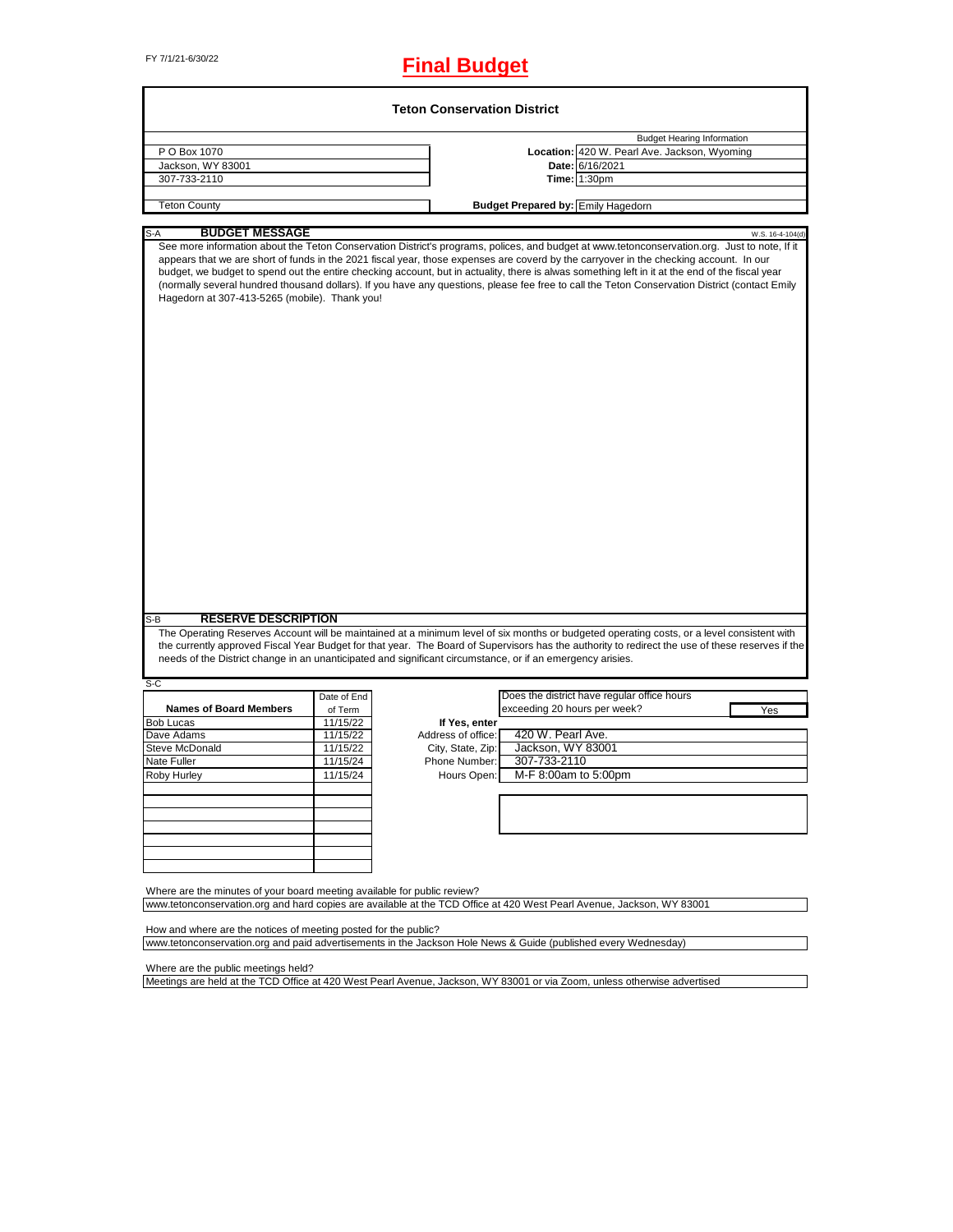### **FINAL BUDGET SUMMARY**

|       | <b>OVERVIEW</b>                                             | 2019-2020<br>Actual | 2020-2021<br>Estimated | 2021-2022<br>Proposed | Final Approval |
|-------|-------------------------------------------------------------|---------------------|------------------------|-----------------------|----------------|
| $S-1$ | <b>Total Budgeted Expenditures</b>                          | \$1,563,417         | \$3,089,893            | \$3,655,881           | \$3,593,548    |
| $S-2$ | <b>Total Principal to Pay on Debt</b>                       | \$0                 | \$0 <sub>1</sub>       | \$0                   | \$0            |
| $S-3$ | <b>Total Change to Restricted Funds</b>                     | \$0                 | \$0                    | \$0                   | \$0            |
| $S-4$ | <b>Total General Fund and Forecasted Revenues Available</b> | \$2,800,103         | \$3,117,239            | \$3,664,755           | \$3,608,922    |
| $S-5$ | Amount requested from County Commissioners                  | \$1.799.444         | \$1,599,200            | \$1,983,242           | \$1,866,581    |
| $S-6$ | <b>Additional Funding Needed:</b>                           |                     |                        | \$0                   | \$0            |

|        | <b>REVENUE SUMMARY</b>                       | 2019-2020   | 2020-2021   | 2021-2022   | <b>Final Approval</b>              |
|--------|----------------------------------------------|-------------|-------------|-------------|------------------------------------|
|        |                                              | Actual      | Estimated   | Proposed    |                                    |
|        |                                              |             |             |             |                                    |
| $S-7$  | <b>Operating Revenues</b>                    | \$5.804     | \$5,000     | \$7,800     | \$7,800                            |
| $S-8$  | Tax levy (From the County Treasurer)         | \$1,799,444 | \$1,599,200 | \$1,983,242 | \$1,866,581                        |
| $S-9$  | <b>Government Support</b>                    | \$244,045   | \$8,824     | \$12,824    | \$12,824                           |
| $S-10$ | Grants                                       | \$82,233    | \$411,550   | \$368,620   | \$368,620                          |
| $S-11$ | Other County Support (Not from Co. Treas.)   | \$0         | \$0         | \$0         | \$0                                |
| $S-12$ | <b>Miscellaneous</b>                         | \$12,175    | \$10,000    | \$9,000     | \$9,000                            |
| $S-13$ | <b>Other Forecasted Revenue</b>              | \$20,867    | \$0         | \$0         | \$0                                |
|        |                                              |             |             |             |                                    |
| $S-14$ | <b>Total Revenue</b>                         | \$2,164,568 | \$2,034,574 | \$2,381,485 | \$2,264,824                        |
|        | FY 7/1/21-6/30/22                            |             |             |             | <b>Teton Conservation District</b> |
|        | <b>EXPENDITURE SUMMARY</b>                   | 2019-2020   | 2020-2021   | 2021-2022   | <b>Final Approval</b>              |
|        |                                              | Actual      | Estimated   | Proposed    |                                    |
|        |                                              |             |             |             |                                    |
| $S-15$ | <b>Capital Outlay</b>                        | \$0         | \$0         | \$0         | \$0                                |
| $S-16$ | <b>Interest and Fees On Debt</b>             | \$0         | \$0         | \$0         | \$0                                |
| $S-17$ | <b>Administration</b>                        | \$314,532   | \$386,114   | \$493,260   | \$493,260                          |
| $S-18$ | <b>Operations</b>                            | \$916,340   | \$2,309,348 | \$2,734,332 | \$2,671,999                        |
| $S-19$ | <b>Indirect Costs</b>                        | \$332,545   | \$394,431   | \$428,289   | \$428,289                          |
| S-20R  | <b>Expenditures paid by Reserves</b>         | \$0         | \$0         | \$0         | \$0                                |
| $S-20$ | <b>Total Expenditures</b>                    | \$1,563,417 | \$3,089,893 | \$3,655,881 | \$3,593,548                        |
|        |                                              |             |             |             |                                    |
|        | <b>DEBT SUMMARY</b>                          | 2019-2020   | 2020-2021   | 2021-2022   | <b>Final Approval</b>              |
|        |                                              | Actual      | Estimated   | Proposed    |                                    |
| $S-21$ |                                              | \$0         | \$0         | \$0         | \$0                                |
|        | <b>Principal Paid on Debt</b>                |             |             |             |                                    |
|        |                                              | 2019-2020   | 2020-2021   | 2021-2022   |                                    |
|        | <b>CASH AND INVESTMENTS</b>                  | Actual      | Estimated   | Proposed    | <b>Final Approval</b>              |
|        |                                              |             |             |             |                                    |
| $S-22$ | <b>TOTAL GENERAL FUNDS</b>                   | \$635,535   | \$1,082,665 | \$1,283,269 | \$1,344,098                        |
|        |                                              |             |             |             |                                    |
|        | <b>Summary of Reserve Funds</b>              |             |             |             |                                    |
| $S-23$ | <b>Beginning Balance in Reserve Accounts</b> |             |             |             |                                    |
| 0.21   | Cipling and Daht Canjos Funda                | $\sim$      | $\sim$      | <b>c</b> ∩  | 3                                  |

| S-23   | <b>Beginning Balance in Reserve Accounts</b> |     |                  |           |           |
|--------|----------------------------------------------|-----|------------------|-----------|-----------|
| $S-24$ | a. Sinking and Debt Service Funds            | \$0 | \$0 <sub>1</sub> | \$0       | \$0       |
| $S-25$ | b. Reserves                                  | \$0 | \$500,000        | \$500,000 | \$500,000 |
| S-26   | c. Bond Funds                                | \$0 | SΟ Γ             | \$0       | \$0       |
|        | Total Reserves (a+b+c)                       | \$0 | \$500,000        | \$500,000 | \$500,000 |
| $S-27$ | Amount to be added                           |     |                  |           |           |
| $S-28$ | a. Sinking and Debt Service Funds            | \$0 | \$0              | \$0       | \$0       |
| $S-29$ | b. Reserves                                  | \$0 | \$0 <sub>1</sub> | \$0       | \$0       |
| S-30   | c. Bond Funds                                | \$0 | <b>SOI</b>       | \$0       | \$0       |
|        | Total to be added (a+b+c)                    | \$0 | \$0 <sub>1</sub> | \$0       | \$0       |
| $S-31$ | Subtotal                                     | \$0 | \$500,000        | \$500,000 | \$500,000 |
| $S-32$ | Less Total to be spent                       | \$0 | \$0 <sub>1</sub> | \$0       | \$0       |
| $S-33$ | TOTAL RESERVES AT END OF FISCAL YEAR         | \$0 | \$500,000        | \$500,000 | \$500,000 |
|        |                                              |     |                  |           |           |

*End of Summary*

*Budget Officer / District Official (if not same as "Submitted by")*

Date adopted by Special District

Jackson, WY 83001 **DISTRICT ADDRESS:** P O Box 1070 **PREPARED BY:** Emily Hagedorn

**DISTRICT PHONE:** 307-733-2110

1/23/19 *Form approved by Wyoming Department of Audit, Public Funds Division Prepared in compliance with the Uniform Municipal Fiscal Procedures Act (W.S. 16-4-101 through 124) as it applies.*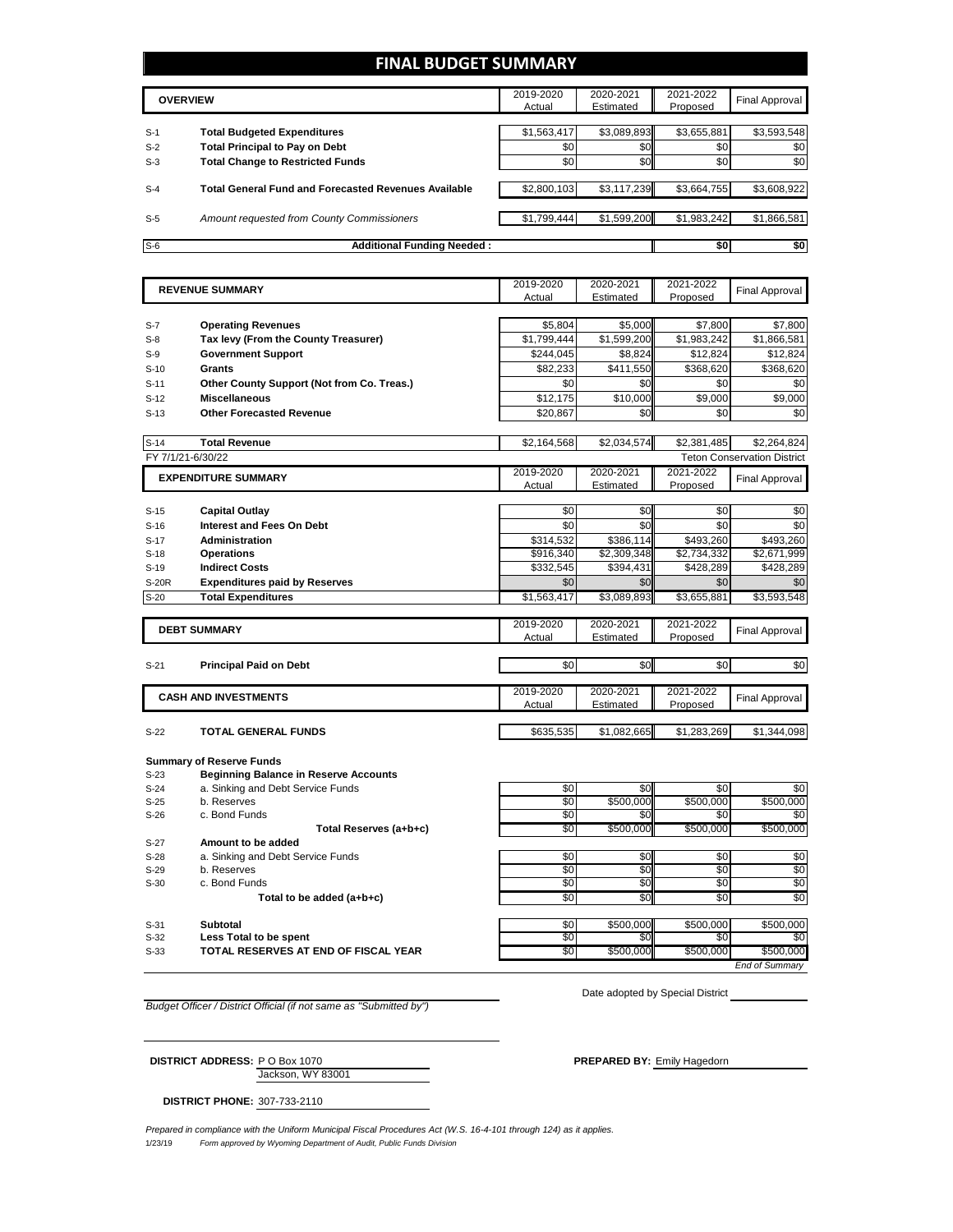## **Final Budget**

| <b>Teton Conservation District</b> |  |
|------------------------------------|--|
|                                    |  |

**NAME OF DISTRICT/BOARD**

**FYE** 6/30/2022

|                        | <b>PROPERTY TAXES AND ASSESSMENTS</b>                        |                                 |                     |                        |                       |                       |
|------------------------|--------------------------------------------------------------|---------------------------------|---------------------|------------------------|-----------------------|-----------------------|
|                        |                                                              | <b>DOA Chart</b><br>of Accounts | 2019-2020<br>Actual | 2020-2021<br>Estimated | 2021-2022<br>Proposed | <b>Final Approval</b> |
| $R-1$                  | <b>Property Taxes and Assessments Received</b>               |                                 |                     |                        |                       |                       |
| $R-1.1$                | Tax Levy (From the County Treasurer)                         | 4001                            | \$1,799,444         | \$1,599,200            | \$1,983,242           | \$1,866,581           |
| $R-1.2$                | Other County Support (see note on the right)                 | 4005                            | \$0                 | \$0                    | \$0                   |                       |
|                        | <b>FORECASTED REVENUE</b>                                    |                                 |                     |                        |                       |                       |
|                        |                                                              | <b>DOA Chart</b>                |                     |                        |                       |                       |
|                        |                                                              | of Accounts                     | 2019-2020           | 2020-2021              | 2021-2022             | <b>Final Approval</b> |
|                        |                                                              |                                 | Actual              | Estimated              | Proposed              |                       |
| $R-2$                  | <b>Revenues from Other Governments</b><br>State Aid          | 4211                            |                     |                        |                       |                       |
| $R - 2.1$              |                                                              |                                 | \$12,063            | \$8,824                | \$12,824              | \$12,824              |
| $R - 2.2$              | Additional County Aid (non-treasurer)                        | 4237<br>4237                    | \$0<br>\$0          | \$0                    | \$0                   |                       |
| $R - 2.3$<br>$R - 2.4$ | City (or Town) Aid<br>Savings Acct Transfer                  | 4237                            | \$231,982           | \$0<br>\$0             | \$0<br>\$0            |                       |
|                        | Other (Specify)                                              |                                 |                     |                        |                       |                       |
| $R - 2.5$<br>$R-3$     | <b>Total Government Support</b><br><b>Operating Revenues</b> |                                 | \$244,045           | \$8,824                | \$12,824              | \$12,824              |
| $R - 3.1$              | <b>Customer Charges</b>                                      | 4300                            | \$0                 | \$0                    | \$0                   |                       |
| $R - 3.2$              | Sales of Goods or Services                                   | 4300                            | \$5,804             | \$5,000                | \$7,800               | \$7,800               |
| $R - 3.3$              | <b>Other Assessments</b>                                     | 4503                            | \$0                 | \$0                    | \$0                   |                       |
| $R - 3.4$              | <b>Total Operating Revenues</b>                              |                                 | \$5,804             | \$5,000                | \$7,800               | \$7,800               |
| $R-4$                  | Grants                                                       |                                 |                     |                        |                       |                       |
| $R - 4.1$              | <b>Direct Federal Grants</b>                                 | 4201                            | \$21,070            | \$18,350               | \$18,620              | \$18,620              |
| $R - 4.2$              | <b>Federal Grants thru State Agencies</b>                    | 4201                            | \$0                 | \$0                    | \$0                   |                       |
| $R - 4.3$              | <b>Grants from State Agencies</b>                            | 4211                            | \$61,163            | \$393,200              | \$350,000             | \$350,000             |
| $R - 4.4$              | <b>Total Grants</b>                                          |                                 | \$82,233            | \$411,550              | \$368,620             | \$368,620             |
| $R-5$                  | <b>Miscellaneous Revenue</b>                                 |                                 |                     |                        |                       |                       |
| $R - 5.1$              | Interest                                                     | 4501                            | \$1,259             | \$2,500                | \$1,500               | \$1,500               |

| $\cdots$ $\cdots$ |                                        | TVV I | <b>99.LOV</b> | ⊽∠,∪∪⊔   | $\mathsf{v}$ . . $\mathsf{v}$ | <b>U.UU</b> |
|-------------------|----------------------------------------|-------|---------------|----------|-------------------------------|-------------|
| $R-5.2$           | Other: Specify<br>Unanticipated Income | 4500  | \$10.916      | \$7.500  | \$7,500                       | \$7.500     |
| $R - 5.3$         | Other: Additional                      |       |               |          |                               |             |
| $R - 5.4$         | <b>Total Miscellaneous</b>             |       | \$12.175      | \$10,000 | \$9,000                       | \$9,000     |

| $R-5.5$ | <b>Total Forecasted Revenue</b> | 4.257<br>\$344 | \$435,374 | \$398.244 | \$398.244 |
|---------|---------------------------------|----------------|-----------|-----------|-----------|

#### **R-6 Other Forecasted Revenue**

R-6.5

| -6        | <b>Other Forecasted Revenue</b>                    |      |          |       |     |     |
|-----------|----------------------------------------------------|------|----------|-------|-----|-----|
|           | R-6.1 a. Other past due as estimated by Co. Treas. | 4004 | \$0      | \$0.  | \$0 |     |
|           | R-6.2 b. Other forecasted revenue (specify):       |      |          |       |     |     |
|           | R-6.3 Reimbursements for Coop Projects             | 4500 | \$20,867 | \$0II | \$0 |     |
| $R - 6.4$ |                                                    | 4500 | \$0      | \$0I  | \$0 |     |
| $R - 6.5$ |                                                    |      |          |       |     |     |
|           | R-6.6 Total Other Forecasted Revenue (a+b)         |      | \$20,867 | \$0   | \$0 | \$0 |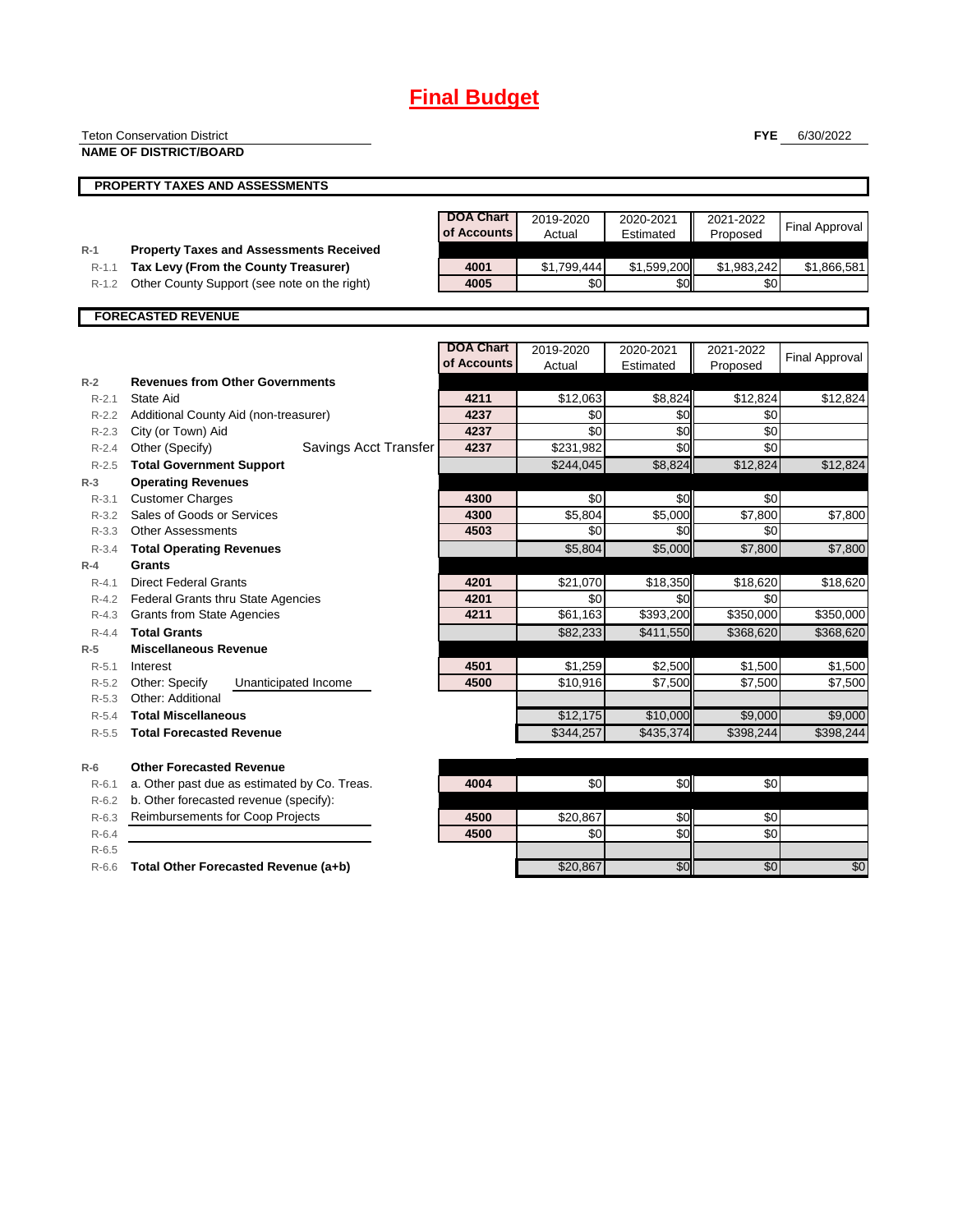Teton Conservation District **NAME OF DISTRICT/BOARD**

**E-1**

Т

### **CAPITAL OUTLAY BUDGET**

|           |                             | <b>DOA Chart</b> | 2019-2020 | 2020-2021 | 2021-2022 |                       |
|-----------|-----------------------------|------------------|-----------|-----------|-----------|-----------------------|
|           |                             | of Accounts      | Actual    | Estimated | Proposed  | <b>Final Approval</b> |
| -1        | <b>Capital Outlay</b>       |                  |           |           |           |                       |
| $E-1.1$   | <b>Real Property</b>        | 6201             | \$0       | \$0       | \$0       |                       |
| $E-1.2$   | Vehicles                    | 6210             | \$0       | \$0       | \$0       |                       |
| $E-1.3$   | Office Equipment            | 6211             | \$0       | \$0       | \$0       |                       |
| $E-1.4$   | Other (Specify)             |                  |           |           |           |                       |
| $E-1.5$   |                             | 6200             | \$0       | \$0       | \$0       |                       |
| $E - 1.6$ |                             | 6200             | \$0       | \$0       | \$0       |                       |
| $E-1.7$   |                             |                  |           |           |           |                       |
| $E-1.8$   | <b>TOTAL CAPITAL OUTLAY</b> |                  | \$0       | \$0       | \$0       | \$0                   |

### **ADMINISTRATION BUDGET**

|           |                                      | <b>DOA Chart</b> | 2019-2020 | 2020-2021 | 2021-2022 | Final Approval |
|-----------|--------------------------------------|------------------|-----------|-----------|-----------|----------------|
|           |                                      | of Accounts      | Actual    | Estimated | Proposed  |                |
| $E-2$     | <b>Personnel Services</b>            |                  |           |           |           |                |
| $E - 2.1$ | Administrator                        | 7002             | \$54,125  | \$62,074  | \$64,558  | \$64,558       |
| $E - 2.2$ | Secretary                            | 7003             | \$36,820  | \$37,488  | \$43,866  | \$43,866       |
| $E - 2.3$ | Clerical                             | 7004             | \$22,092  | \$26,255  | \$41,351  | \$41,351       |
| $E - 2.4$ | Other (Specify)                      |                  |           |           |           |                |
| $E - 2.5$ | <b>Land Resources Staff</b>          | 7005             | \$10,673  | \$24,510  | \$31,863  | \$31,863       |
| $E - 2.6$ | <b>Water Resources Staff</b>         | 7005             | \$28,351  | \$21,437  | \$27,972  | \$27,972       |
| $E - 2.7$ |                                      |                  |           |           |           |                |
| $E-3$     | <b>Board Expenses</b>                |                  |           |           |           |                |
| $E - 3.1$ | Travel                               | 7011             | \$761     | \$1,500   | \$1,500   | \$1,500        |
| $E - 3.2$ | Mileage                              | 7012             | \$0       | \$0       | \$0       |                |
| $E - 3.3$ | Other (Specify)                      |                  |           |           |           |                |
| $E - 3.4$ | Meals & Supplies                     | 7013             | \$0       | \$0       | \$0       |                |
| $E - 3.5$ | <b>TCD Equip &amp; Clothing</b>      | 7013             | \$257     | \$600     | \$400     | \$400          |
| $E - 3.6$ |                                      |                  |           |           |           |                |
| $E-4$     | <b>Contractual Services</b>          |                  |           |           |           |                |
| $E - 4.1$ | Legal                                | 7021             | \$11,105  | \$17,000  | \$17,000  | \$17,000       |
| $E - 4.2$ | Accounting/Auditing                  | 7022             | \$24,167  | \$18,000  | \$18,000  | \$18,000       |
| $E - 4.3$ | Other (Specify)                      |                  |           |           |           |                |
| $E - 4.4$ | Dues & Subscriptions                 | 7023             | \$15,611  | \$22,500  | \$22,500  | \$22,500       |
| $E - 4.5$ | Comm Outreach & Travel               | 7023             | \$7,068   | \$8,750   | \$55,800  | \$55,800       |
| $E - 4.6$ |                                      |                  |           |           |           |                |
| $E-5$     | <b>Other Administrative Expenses</b> |                  |           |           |           |                |
| $E - 5.1$ | <b>Office Supplies</b>               | 7031             | \$5,247   | \$7,000   | \$6,000   | \$6,000        |
| $E - 5.2$ | Office equipment, rent & repair      | 7032             | \$18,102  | \$42,000  | \$45,000  | \$45,000       |
| $E - 5.3$ | Education                            | 7033             | \$2,759   | \$6,800   | \$6,800   | \$6,800        |
| $E - 5.4$ | Registrations                        | 7034             | \$0       | \$0       | \$0       |                |
| $E - 5.5$ | Other (Specify)                      |                  |           |           |           |                |
| $E - 5.6$ | <b>Meeting Expenses</b>              | 7035             | \$4,997   | \$8,600   | \$17,600  | \$17,600       |
| $E - 5.7$ | <b>General Office Expense</b>        | 7035             | \$72,397  | \$81,600  | \$93,050  | \$93,050       |
| $E - 5.8$ |                                      |                  |           |           |           |                |
| $E-6$     | <b>TOTAL ADMINISTRATION</b>          |                  | \$314,532 | \$386,114 | \$493,260 | \$493,260      |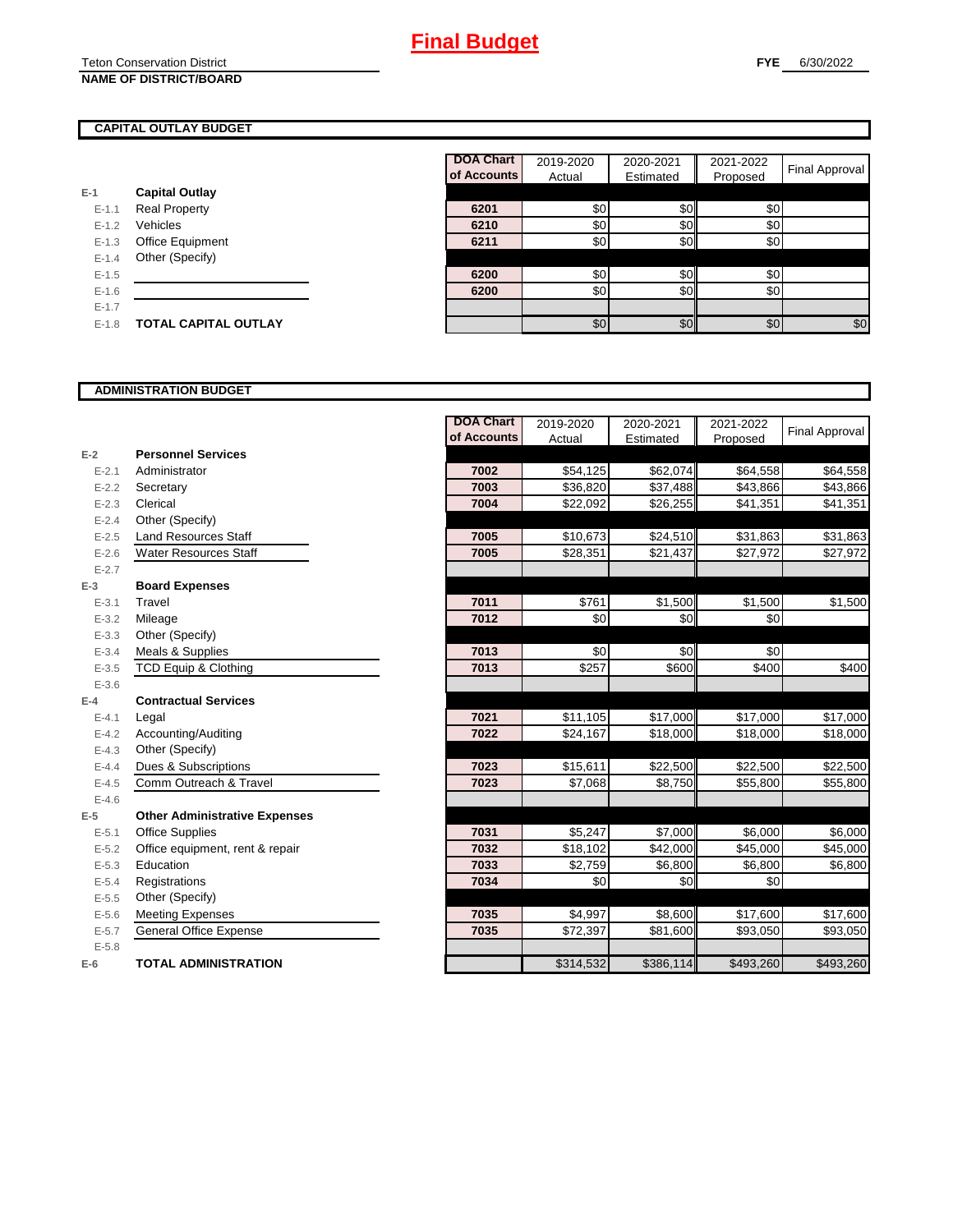Teton Conservation District

### **OPERATIONS BUDGET**

|           |                                        | <b>DOA Chart</b> | 2019-2020            | 2020-2021   | 2021-2022       |                       |
|-----------|----------------------------------------|------------------|----------------------|-------------|-----------------|-----------------------|
|           |                                        | of Accounts      | Actual               | Estimated   | Proposed        | <b>Final Approval</b> |
| $E-7$     | <b>Personnel Services</b>              |                  |                      |             |                 |                       |
| $E - 7.1$ | Wages--Operations                      | 7202             | \$44,552             | \$56,318    | \$49,925        | \$49,925              |
| $E - 7.2$ | <b>Service Contracts</b>               | 7203             | \$0                  | \$0         | \$0             |                       |
| $E - 7.3$ | Other (Specify)                        |                  |                      |             |                 |                       |
| $E - 7.4$ | <b>Land Resources Staff</b>            | 7204             | \$95,364             | \$98,040    | \$95,584        | \$95,584              |
| $E - 7.5$ | <b>Water Resources Staff</b>           | 7204             | \$75,481             | \$85,749    | \$83,917        | \$83,917              |
| $E - 7.6$ |                                        |                  |                      |             |                 |                       |
| $E-8$     | <b>Travel</b>                          |                  |                      |             |                 |                       |
| $E - 8.1$ | Mileage                                | 7211             | \$0                  | \$0         | \$0             |                       |
| $E - 8.2$ | Other (Specify)                        |                  |                      |             |                 |                       |
| $E - 8.3$ |                                        | 7212             | \$0                  | \$0         | \$0             |                       |
| $E - 8.4$ |                                        | 7212             | \$0                  | \$0         | $\overline{30}$ |                       |
| $E - 8.5$ |                                        |                  |                      |             |                 |                       |
| $E-9$     | <b>Operating supplies (List)</b>       |                  |                      |             |                 |                       |
| $E - 9.1$ | Communications (moved to Admin FY22)   | 7220             | $\overline{$}28,784$ | \$42,500    | \$0             |                       |
| $E - 9.2$ | GIS Mapping Tech.                      | 7220             | \$1,967              | \$2,000     | \$227,000       | \$227,000             |
| $E - 9.3$ | Land Program                           | 7220             | \$0                  | \$0         | \$143,600       | \$83,600              |
| $E - 9.4$ |                                        | 7220             | \$0                  | \$0         | \$0             |                       |
| $E - 9.5$ |                                        |                  |                      |             |                 |                       |
| $E-10$    | <b>Program Services (List)</b>         |                  |                      |             |                 |                       |
| $E-10.1$  | Ag Program - Cropland                  | 7230             | \$76,137             | \$561,000   | \$468,300       | \$468,300             |
| $E-10.2$  | Ag Program - Rangeland                 | 7230             | \$6,905              | \$62,310    | \$37,385        | \$37,385              |
| $E-10.3$  | TAC, PIC or Carryover Grants           | 7230             | \$15,500             | \$318,980   | \$440,978       | \$289,168             |
| $E-10.4$  | <b>Partnering Fund</b>                 | 7230             | \$59,513             | \$81,646    | \$0             | \$9,977               |
| $E-10.5$  |                                        |                  |                      |             |                 |                       |
| $E-11$    | <b>Contractual Arrangements (List)</b> |                  |                      |             |                 |                       |
| $E-11.1$  | <b>TAWPC/WUI Fire</b>                  | 7400             | \$67,654             | \$129,400   | \$232,400       | \$232,400             |
| $E-11.2$  | <b>USGS Partnership</b>                | 7400             | \$69,660             | \$85,960    | \$72,085        | \$91,585              |
| $E-11.3$  | Invasive Species Mgmt. (moved FY22)    | 7400             | \$35,000             | \$65,000    | \$0             |                       |
| $E-11.4$  | Long Range Planning (completed FY21)   | 7400             | \$10,000             | \$2,000     | \$0             |                       |
| $E-11.5$  |                                        |                  |                      |             |                 |                       |
| $E-12$    | <b>Other operations (Specify)</b>      |                  |                      |             |                 |                       |
| $E-12.1$  | <b>Sustainability Projects</b>         | 7450             | \$50,450             | \$93,084    | \$81,000        | \$81,500              |
| $E-12.2$  | Water Resources / WQ                   | 7450             | \$213,578            | \$508,361   | \$570,332       | \$689,832             |
| $E-12.3$  | <b>Wildlife Projects</b>               | 7450             | \$65,795             | \$117,000   | \$114,325       | \$114,325             |
| $E-12.4$  | <b>Vegetation Program</b>              | 7450             | \$0                  | \$0         | \$117,500       | \$117,500             |
| $E-12.5$  |                                        |                  |                      |             |                 |                       |
| $E-13$    | <b>TOTAL OPERATIONS</b>                |                  | \$916,340            | \$2,309,348 | \$2,734,332     | \$2,671,999           |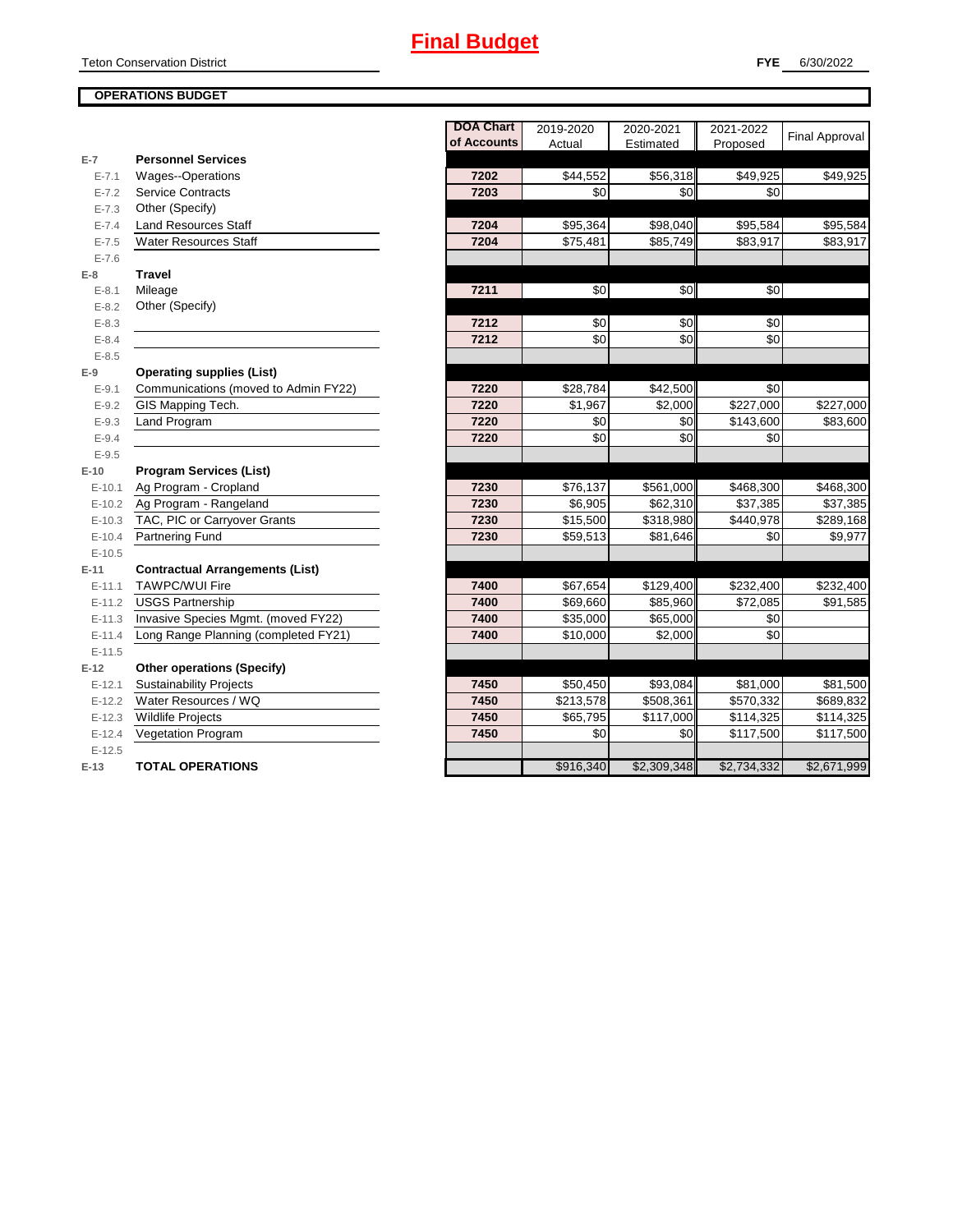# **Final Budget**

#### **FYE** 6/30/2022

### **INDIRECT COSTS BUDGET**

|          |                                        | <b>DOA Chart</b> | 2019-2020 | 2020-2021        | 2021-2022 | <b>Final Approval</b> |
|----------|----------------------------------------|------------------|-----------|------------------|-----------|-----------------------|
|          |                                        | of Accounts      | Actual    | Estimated        | Proposed  |                       |
| $E-14$   | Insurance                              |                  |           |                  |           |                       |
| $E-14.1$ | Liability                              | 7502             | \$4,477   | \$6,350          | \$6,350   | \$6,350               |
| $E-14.2$ | Buildings and vehicles                 | 7503             | \$3,044   | \$10,000         | \$10,000  | \$10,000              |
| $E-14.3$ | Equipment                              | 7504             | \$0       | \$0              | \$0       |                       |
| $E-14.4$ | Other (Specify)                        |                  |           |                  |           |                       |
| $E-14.5$ | <b>Bonds</b>                           | 7505             | \$3,650   | \$3,650          | \$3,650   | \$3,650               |
| $E-14.6$ |                                        | 7505             | \$0       | \$0              | \$0       |                       |
| $E-14.7$ |                                        |                  |           |                  |           |                       |
| $E-15$   | Indirect payroll costs:                |                  |           |                  |           |                       |
| $E-15.1$ | FICA (Social Security) taxes           | 7511             | \$39,176  | \$44,000         | \$44,500  | \$44,500              |
| $E-15.2$ | <b>Workers Compensation</b>            | 7512             | \$10,010  | \$16,000         | \$16,000  | \$16,000              |
| $E-15.3$ | <b>Unemployment Taxes</b>              | 7513             | \$0       | \$0 <sub>1</sub> | \$0       |                       |
| $E-15.4$ | Retirement                             | 7514             | \$66,387  | \$100,650        | \$108,500 | \$108,500             |
| $E-15.5$ | <b>Health Insurance</b>                | 7515             | \$74,529  | \$82,500         | \$84,000  | \$80,500              |
| $E-15.6$ | Other (Specify)                        |                  |           |                  |           |                       |
| $E-15.7$ | Leave Liability/Unemploymnet Ins. + OT | 7516             | \$10,000  | \$10,000         | \$14,000  | \$14,000              |
| $E-15.8$ | Housing/Insurance Stipends             | 7516             | \$121,272 | \$121,281        | \$141,289 | \$144,789             |
| $E-15.9$ |                                        |                  |           |                  |           |                       |
|          |                                        |                  |           |                  |           |                       |
| $E-17$   | <b>TOTAL INDIRECT COSTS</b>            |                  | \$332,545 | \$394,431        | \$428,289 | \$428,289             |

#### **DEBT SERVICE BUDGET**

| D-1 |  | <b>Debt Service</b> |
|-----|--|---------------------|
|-----|--|---------------------|

D-1.1 **Principal** 

D-1.2 **Interest** 

D-1.3 **Fees** 

**D-2 TOTAL DEBT SERVICE** 

| DOA Chart   | 2019-2020 | 2020-2021 | 2021-2022 | <b>Final Approval</b> |
|-------------|-----------|-----------|-----------|-----------------------|
| of Accounts | Actual    | Estimated | Proposed  |                       |
|             |           |           |           |                       |
| 6401        | \$0       | SO        | \$0       |                       |
| 6410        | \$0       |           | \$0       |                       |
| 6420        | \$0       |           | \$0       |                       |
|             | 50.       |           | \$Ο       |                       |